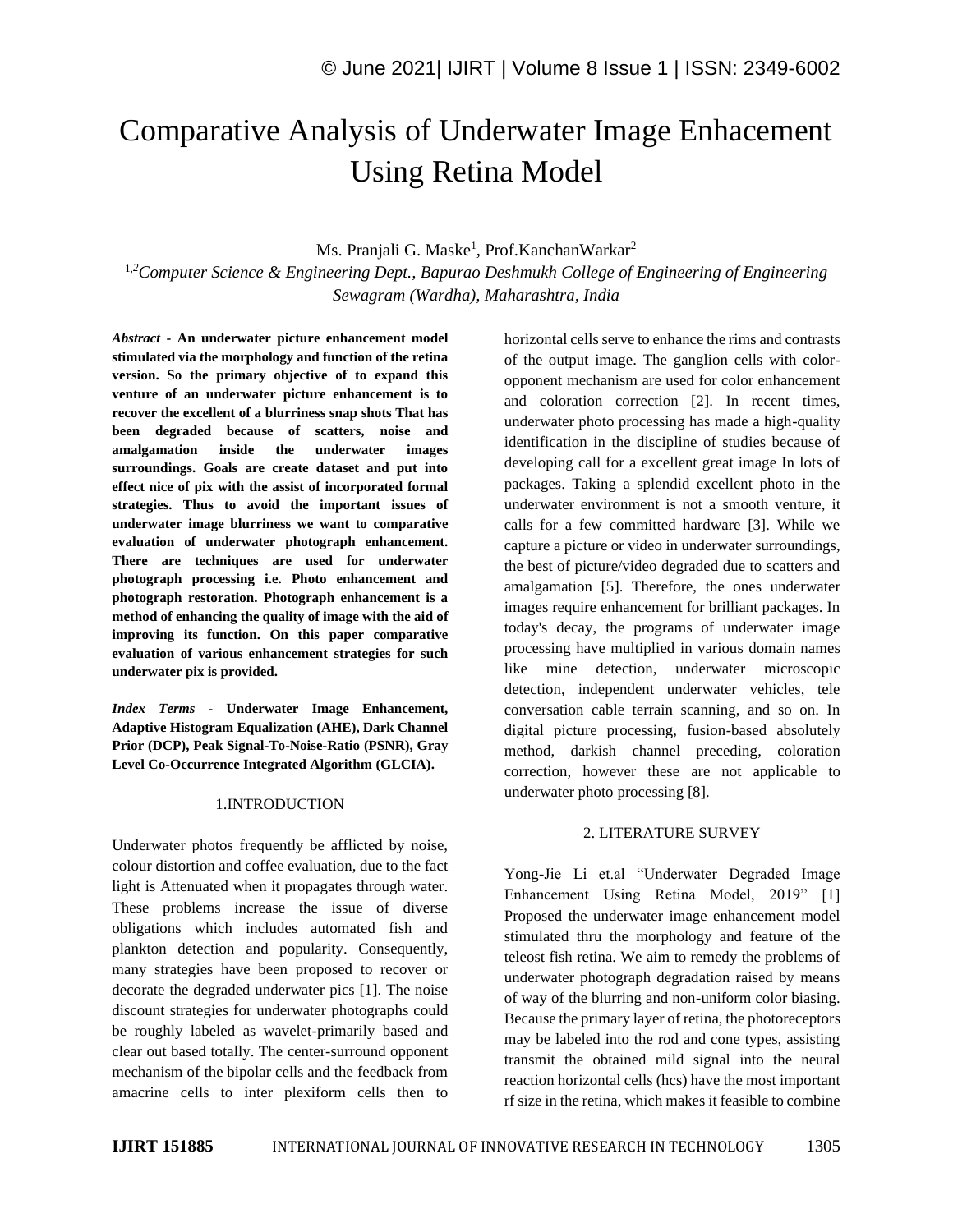the alerts from photoreceptors over distinctly huge regions.

Om Kumari Soni et.al "A Survey on Underwater Image Enhancement Technique, 2020" [2] Has provided the intention of underwater image enhancement is to recover the satisfactory that has been degraded because of scatters and amalgamation within the underwater environment. These photos suffer from robust absorption, low assessment, noise, and bad visibility. For that reason to avoid aforementioned problems of the underwater pictures, enhancement is wanted. This paper discusses numerous image enhancement strategies like histogram equalization, adaptive histogram equalization(ahe), clahe, histogram reducing, assessment stretching, darkish channel earlier notwithstanding seen and herbal underwater pix, sometimes brightness and excessive evaluation for the underwater image are also required for object detection, fish elegance, and plenty of others.

Kun Xie, Wei Pan et al "An Underwater image enhancement algorithm for Environment recognition and robot navigation mechanism, 2018"[3] On this paper they've furnished the underwater robot navigation and marine technology reputation, that's primarily based at the dark channel in advance version and underwater back-scatter version. The model that is used in this paper is extra sturdy. This paper proposes the usage of the darkish channel previous version for underwater surroundings popularity, in which underwater reflection models are used to gain better photos.

Donghui Wei et Al "A two-step approach for underwater image enhancement, 2017" [4] Have proposed the state-of-the-art approach to improve the underwater picture seen first-rate with the aid of the usage of a two-step approach. Firstly, a transmission map based totally absolutely enhancement is finished to increase the image worldwide assessment, just like the picture defog set of rules. Secondly, photo statistics are extracted and the nearby assessment is superior with the resource of making use of component-retaining filter. Experiments

### 3. METHODOLOGY

UIEB dataset (underwater image enhancement benchmark) dataset UIEB consists of subsets 890 raw underwater snap shots with corresponding excessive pleasant reference snap shots. 60 difficult underwater pix. The output photo is generated in the following format. Jpeg, png, jpg. The UIEB dataset (underwater picture enhancement benchmark) consists of 890 real underwater pics that have been captured beneath special lights conditions and have numerous coloration variety and degrees of contrast. The authors have furnished respective reference photos which can be coloration solid-free (have fantastically genuine colour) and feature advanced visibility and brightness as compared to the source picture. We test our model on this dataset, as this dataset acts as a actual world underwater dataset in regards photographs, acquired without artificial strategies.



Fig: UIEB Dataset for RGB and Gray Scale Images.

### ALGORITHMS

A) Saliency map set of rules

Saliency map is a photo in which the brightness of a pixel represents. The motive of saliency map is to locate the regions which might be prominent or substantive at each area within the sight view. It's far used in numerous visible interest fashions. Why we use saliency map?

- We take an picture as input and we use the whole picture to predict the output.
- If we've a in reality big photo in which only some pixels the magnificence we need to expect so computing the complete image isn't always an awesome concept.
- Why we use a saliency map to highlight the critical regions of the picture and procedure only the crucial areas.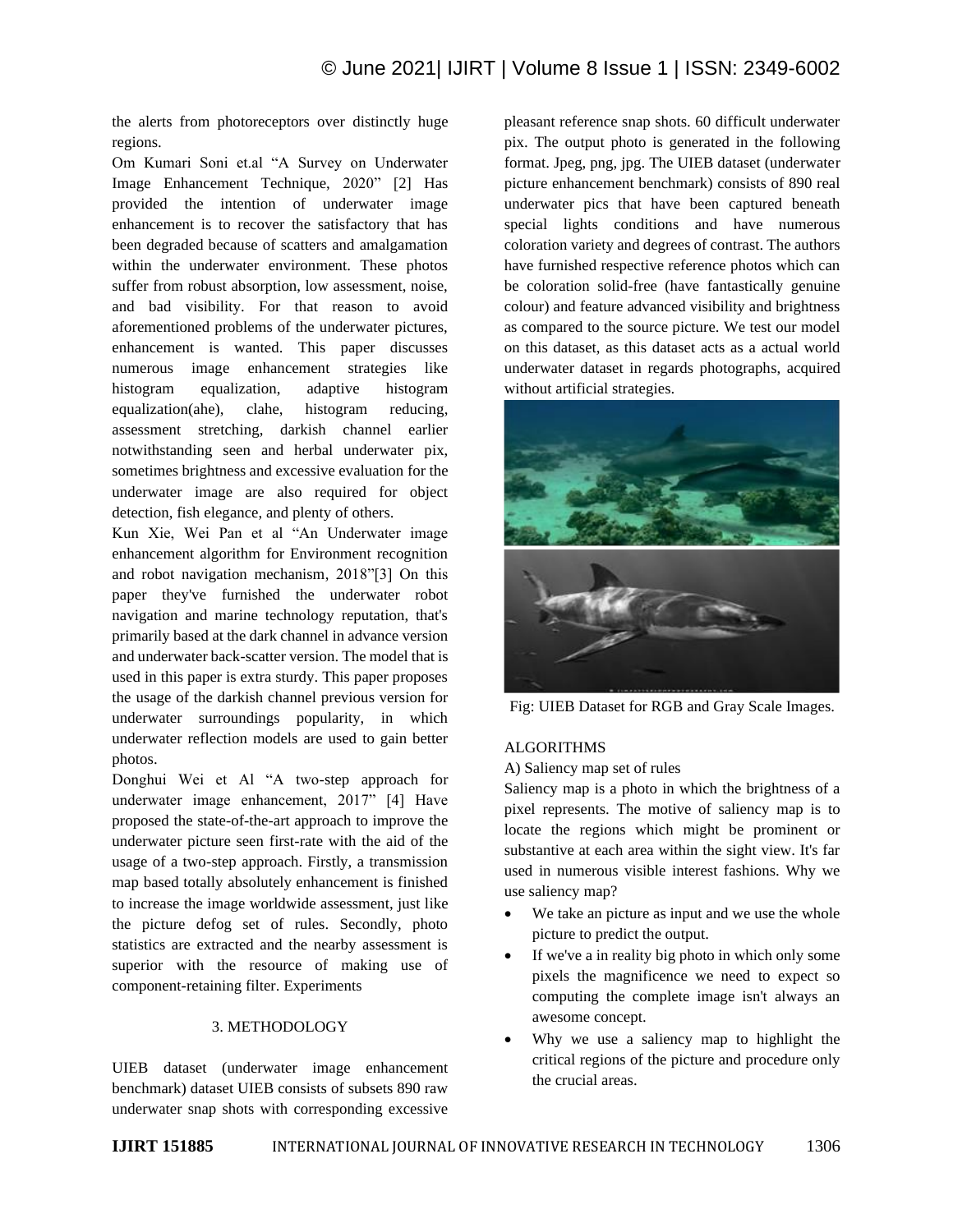

Fig Saliency Detection Algorithm

### **STEPS**

- 1. Three capabilities extracted from input photographs.
- 2. Pictures are converted to crimson-green-blueyellow coloration area, the snap shots are transformed to a greyscale.
- 3. The orientation characteristic is transformed using gabor filters with appreciate to 4 angles.
- 4. All of those processed photos are used to create Gaussian pyramids to create characteristic maps.
- 5. Feature maps are created, saliency map is the mean of all the characteristic maps.

# DARK CHANNEL PRIOR

FORMULA:  $I(X; Y) = J(X; Y) T(X; Y) + A (1-T(X; Y)))$ Y))

- wherein  $i(x; y)$ -captured underwater picture,
- $j(x; y)$  -proper image without degradation,
- $\bullet$  t(x; y) transmission
- a -homogeneous historical past light.
- the cause of dehazing is to retrieve  $j(x; y)$
- from  $i(x; y)$  without knowing the values of a and
- t (x; y). Early underwater imaging strategies.

B) GLCIA (Gray Level Co-Occurrence Integrated Algorithm)

- It represents a faster set of rules to calculate cooccurrence texture functions.
- Produce a favoured approach for determining coincidence possibility texture capabilities.
- This in comparison here calculate same texture function values.
- Set of rules efficiencies each pace and memory.
- The overall computation time is reduced from hours to mins for such imagery.

# PSNR (Peak Signal-To-Noise-Ratio)

The term pinnacle sign to noise ratio is an expression for the ratio a few of the maximum possible fee (power) of a signal and the power of distorting noise that influences the extraordinary of its instance due to the fact many indicators have a totally dynamic variety, (ratio between the maximum essential and smallest feasible values of a changeable amount) the PSNR is typically expressed in terms of the logarithmic decibel scale.

$$
PSNR = 20log_{10} \left( \frac{MAX_f}{\sqrt{MSE}} \right)
$$

Formulae 1: Peak sign to noise equation. Where the MSE (Mean Squared Error) is

MSE =  $\frac{1}{mn} = \sum_{0}^{m-1} \sum_{0}^{n-1} |$  $m-1$  $\int_0^{m-1} \sum_0^{n-1} ||f(i, j) - f(i, j)||^2$ Formulae 2: MSE Imply squared mistakes equation  $MSE = (\frac{1}{(m*n)} * sum(sum((f-g)^2))$ Formulae 3: MSE PSNR= $20*log (max (max(f)))/(MSE)^0.5$ Formulae 4: PSNR

# DELAY (Time)

A time delay and integration or time postpone integration (TDI) charged couple tool (CCD) is an photo sensor for shooting images of moving gadgets at low light levels.

### Correlation Values

Correlation is the process of transferring a filter mask often referred to as kernel over the photograph and computing the sum of merchandise at every place.

### 4. RESULT ANALYSIS

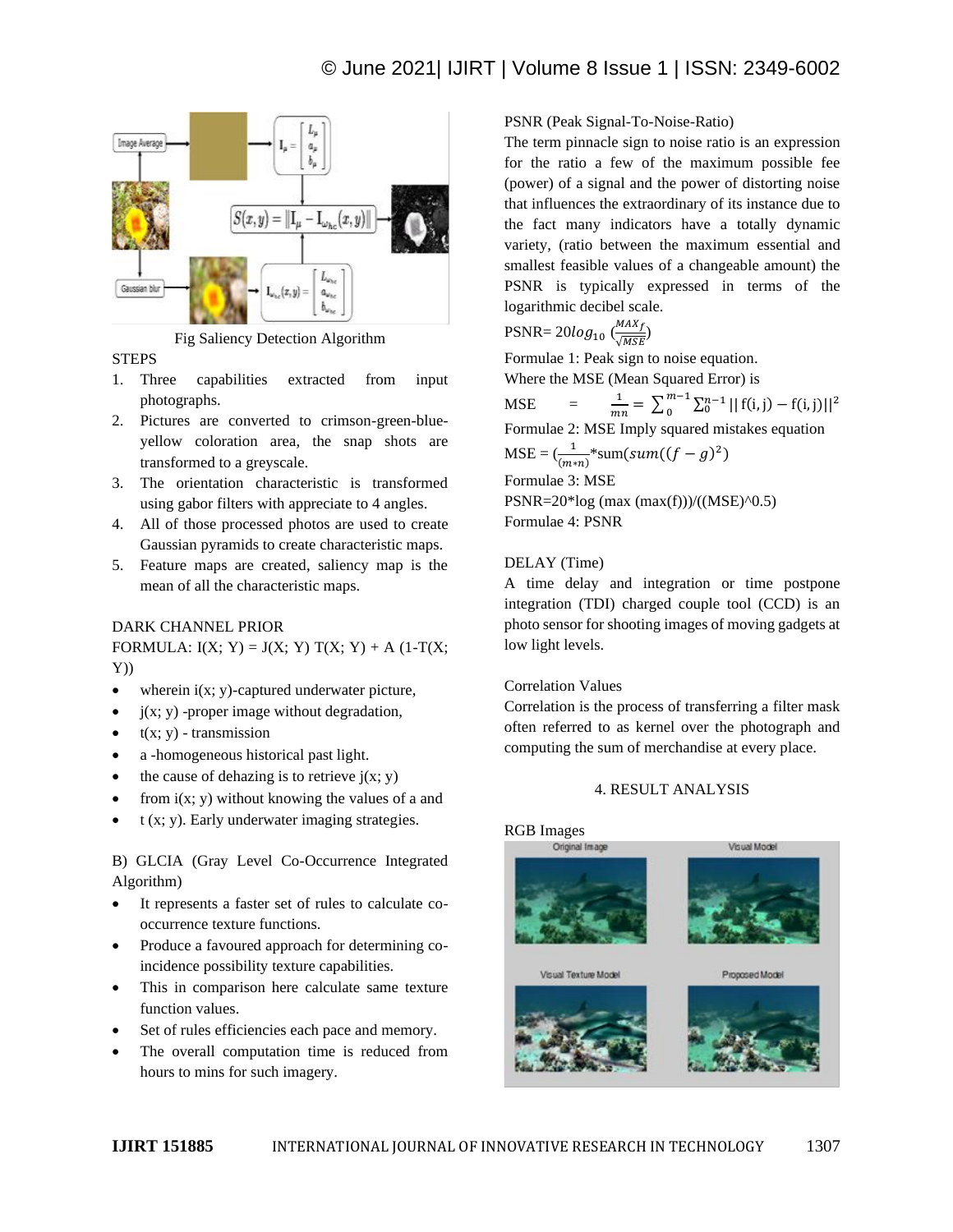# © June 2021| IJIRT | Volume 8 Issue 1 | ISSN: 2349-6002

|            |            | <b>PSNR</b> |            |
|------------|------------|-------------|------------|
| Image      | PSNR (VM)  | (VTM)       | PSNR (PM)  |
| 100001.png | 26.7858    | 29.3018     | 25.5587    |
| 10091.png  | 27.1658    | 27.2831     | 27.6918    |
| 10103.png  | 26.439     | 23.8698     | 27.0694    |
| 10167.png  | 26.2123    | 26.9856     | 26.0095    |
|            |            | Delay       |            |
| Image      | Delay (VM) | (VTM)       | Delay (PM) |
| 100001.png | 0.7961     | 1.6089      | 1.4515     |
| 10091.png  | 1.0066     | 0.9184      | 0.2012     |
| 10103.png  | 0.5333     | 0.3864      | 0.2447     |
| 10167.png  | 0.3933     | 0.4674      | 0.1926     |
| Image      | Corr (VM)  | Corr (VTM)  | Corr(PM)   |
| 100001.png | 0.919      | 0.9577      | 0.9357     |
| 10091.png  | 0.8803     | 0.788       | 0.9979     |
| 10103.png  | 0.9519     | 0.9329      | 0.9994     |
| 10167.png  | 0.4884     | 0.8073      |            |

Result Table 1: Comparison of Visual Model, Visual Texture Model and Proposed Model with RGB Dataset Images.

#### GRAY SCALE IMAGES



|           |            | <b>PSNR</b> |            |
|-----------|------------|-------------|------------|
| Image     | PSNR (VM)  | (VTM)       | PSNR (PM)  |
| 1.jpg     | 24.8444    | 25.2835     | 25.7478    |
| 10.jpg    | 22.7478    | 24.4077     | 23.9961    |
| 11.jpg    | 19.7335    | 20.9526     | 20.5094    |
| 12.jpg    | 26.385     | 25.3149     | 28.2354    |
|           |            | Delay       |            |
| Image     | Delay (VM) | (VTM)       | Delay (PM) |
| 1.jpg     | 0.9764     | 1.3796      | 0.4816     |
| 10.jpg    | 1.4523     | 1.1987      | 0.337      |
| 11.jpg    | 1.3693     | 1.2463      | 0.2534     |
| $12$ .jpg | 0.957      | 0.9299      | 0.2767     |
| Image     | Corr (VM)  | Corr (VTM)  | Corr (PM)  |
| 1.jpg     | 0.9309     | 0.8039      | 0.9762     |
| 10.jpg    | 0.9694     | 0.8724      | 0.9928     |
| 11.jpg    | 0.9714     | 0.8991      | 0.9834     |
| 12.jpg    | 0.9246     | 0.8794      | 0.9885     |

| Result Table 2: Comparison of Visual Model, Visual |  |  |  |  |  |
|----------------------------------------------------|--|--|--|--|--|
|----------------------------------------------------|--|--|--|--|--|

Texture Model and Proposed Model with Gray Scale Dataset Images.

| <b>Direct</b> | v <sub>1</sub> | v <sub>2</sub> | Coeff  | <b>Bright</b>  | Dynamic        |
|---------------|----------------|----------------|--------|----------------|----------------|
| Enhancement   |                |                | icient | ness           | Range          |
| Algorithm     |                |                | Mapp   | Adjust         | Compres        |
|               |                |                | ing    | ment           | sion           |
| Multi-scale   | $\theta$       | $\Omega$       | Linea  | N <sub>0</sub> | N <sub>0</sub> |
| unsharp-      |                |                | r      |                |                |
| overlaying    |                |                |        |                |                |
| Laine's       | $\theta$       | $\Omega$       | Non.   | No             | No             |
| Algorithm     |                |                | linear |                |                |
| Tang's        |                | $\Omega$       | Linea  | No             | No             |
| Algorithm     |                |                | r      |                |                |
| Proposed      | Var            | Var            | Non    | Yes            | Yes            |
| method        |                |                | linear |                |                |
|               |                |                |        |                |                |

Table 3: Assessment of current direct enhancement algorithms with proposed approach.

#### 5. APPLICATIONS

#### 1. Underwater Navigation

In the course of the navigation, the movement of underwater automobiles is based upon on the clarity of the underwater image/video to discover the previously constructed map.

2. Tracking of Underwater Objects

In lots of applications, the detection of underwater devices is hard to perform. In the underwater surroundings, the visibility is very horrible due to the optic digicam, there can be sunlight or turbidity within the environment of underwater.

3. Image sharpening and restoration

Photograph sharpening and healing refers right here to technique pics which have been captured from the contemporary camera to lead them to a better photograph or to control the ones snap shots in way to gain desired result.

#### 6.CONCLUSION

On this paper, for comparative analysis of underwater picture enhancement using retina model, we have proposed to make the most photograph blurriness to degree the scene intensity in place of the usage of dcp and we advise a brand-new underwater photograph enhancement method which could solve the troubles caused by the mild absorption and particle scattering existed in the surroundings beneath water. The method improves the visible super of images and corrects the distorted color solid of uncooked photographs. Combining photograph blurriness with dcp we supplied appealing more images. The intensity